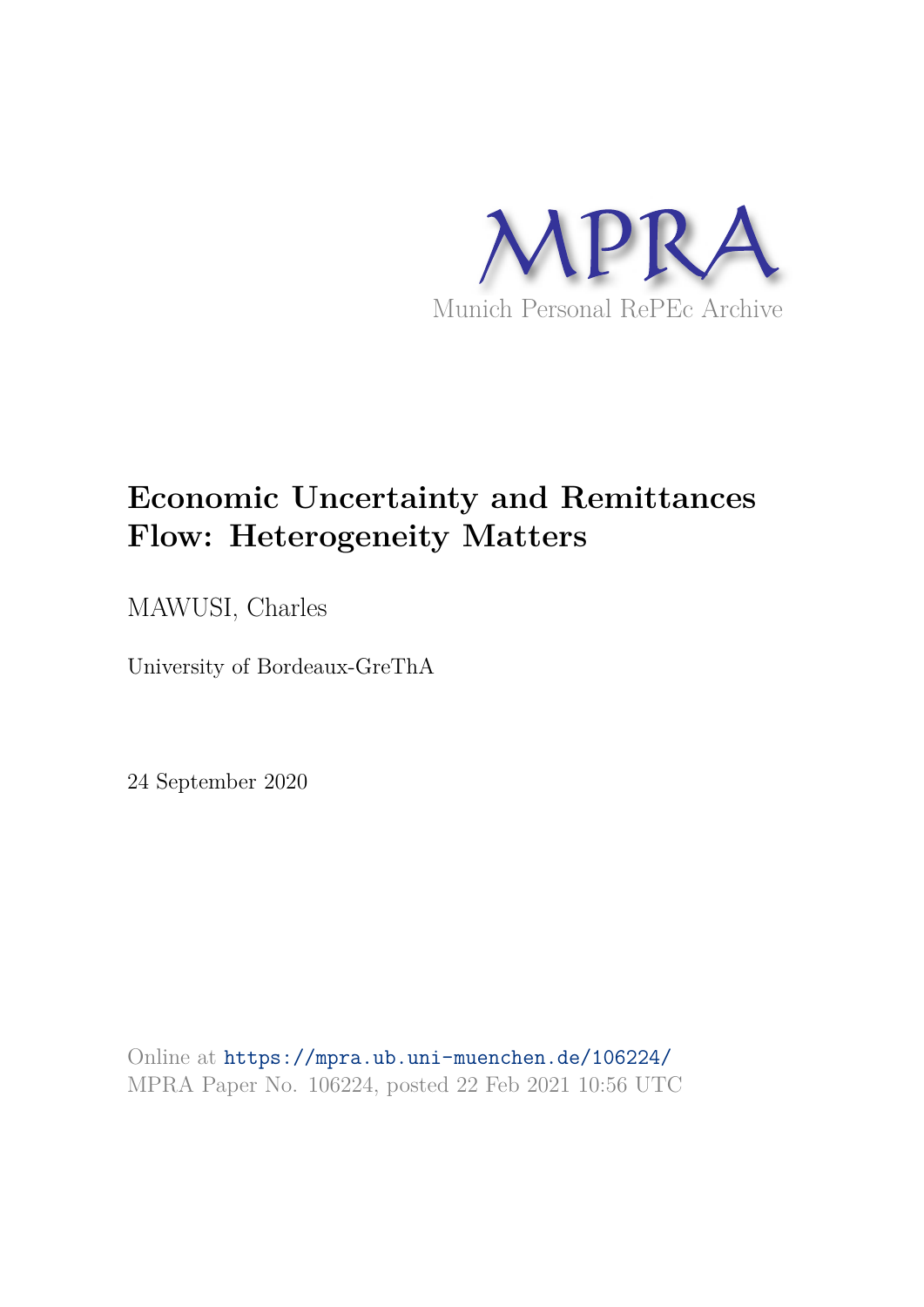# **Economic Uncertainty and Remittances to Developing Economies: A System GMM Approach**

Charles MAWUSI<sup>∗</sup>

February 20, 2021

#### **Abstract**

The recent Global Financial Crisis has threatened global economic and financial stability and as a consequence, reinforced our interest in examining the impact of economic uncertainty. Given the growing importance of remittances to the growth and development of economies, this paper examines how economic uncertainty shocks impact inward remittances of a panel of 53 developing and least developed countries over the period 1996-2018. Using a two-step system GMM approach, we find that economic uncertainty shocks induced a positive and statistically significant remittance response to developing and least-developed economies. The result is consistent with the predominant altruistic behavior of migrants from developing economies, and further, suggests the importance of migrants' remittances in moderating the potential adverse effects of uncertainty.

**Keywords:** Remittances, Uncertainty, GMM, Panel, Economic Policy

**JEL Codes:** F24, D73, C23, F68

<sup>∗</sup>Univ. of Bordeaux, GREThA, France. E-mail (**corresponding author**): charles.mawusi@u-bordeaux.fr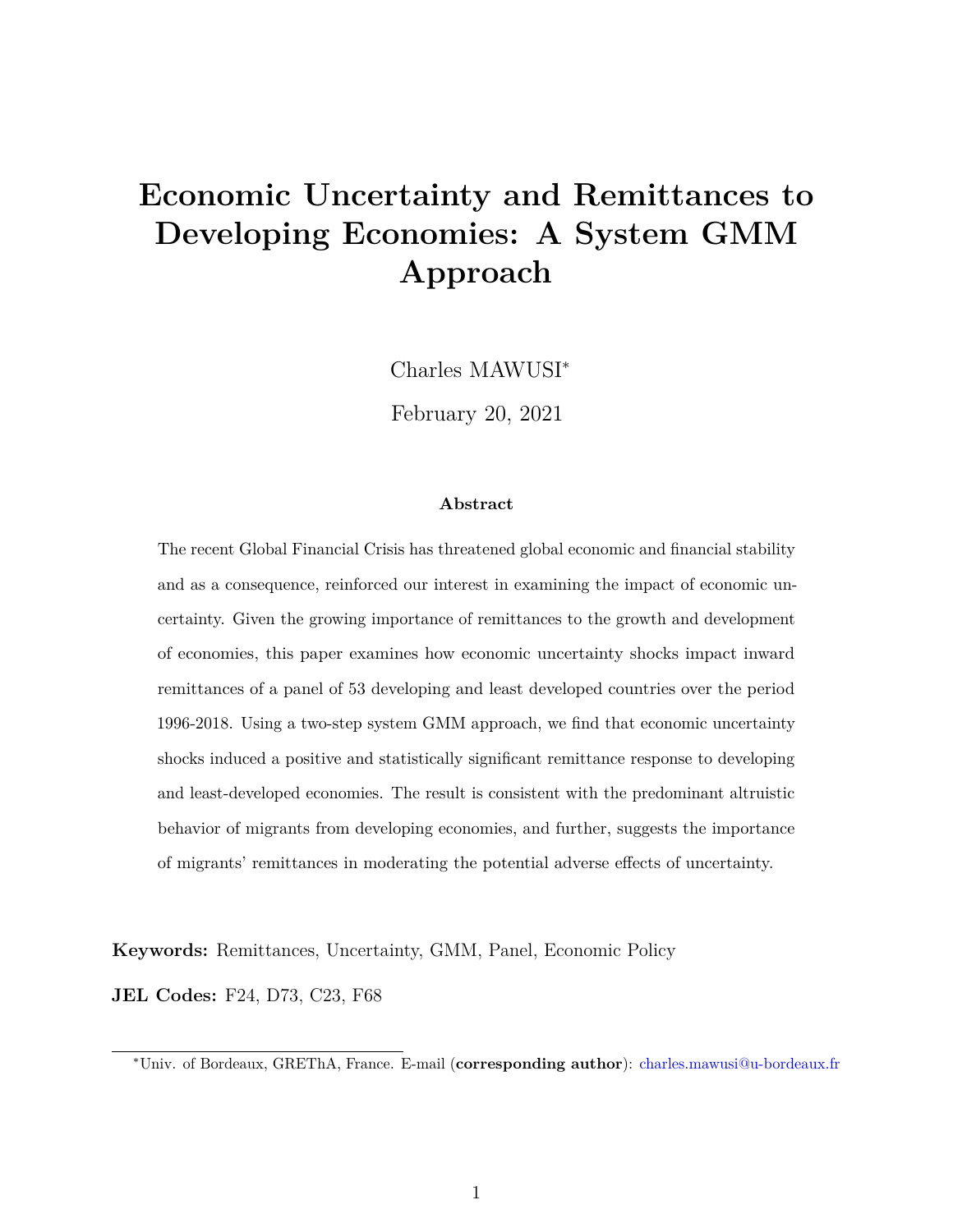## **1 Introduction**

Remittances<sup>1</sup> have become the single most important source of external funding, exceeding aid and foreign direct investments in developing economies. As of 2019, remittances to developing economies grew by 4.7%, reaching a record \$551 billion (Plaza et al., 2019). This increase in remittance flow has significant implication for the growth and development of economies. Remittances help alleviate poverty and inequality (see, Arapi-Gjini et al., 2020; Azizi, 2019) boost investments and entrepreneurial activities (Kakhkharov, 2019), and spur economic growth (Hasan et al., 2019). Moreover, by increasing households disposable income and consumption, remittances could serve as a buffer that moderates the adverse effect of economic shocks (Yang and Choi, 2007).

This growing importance of remittances has attracted a lot of research attention with much emphasis on the determinants of remittances. Theoretically, Lucas and Stark (1985) provide three compelling arguments as to why people remit: First, people remit for purely altruistic reasons. According to this assumption, migrants care about their families and consequently derive some utility from their well-being. A migrant will therefore remit to maintain or increase not just their own utility but also, that of their families. Conversely, migrants could remit purposely for their self-interest and welfare. For instance, a migrant might remit to invest in physical capital or financial assets in preparation for their return. Finally, remittances could be motivated by the need to compensate for familial support. This could be reimbursement for family expenses on the migrant or a return on investment for the family of the migrant. Moreover, in the case where migrants have assets and children left behind, remittances could serve as compensation or payment for custodianship or services provided.

While the aforementioned framework provides the foundation for many empirical analyses on remittances, it largely ignores the uncertainties involved in the migrants' decision-making

<sup>1</sup> Remittances can be defined as migrants' transfers in cash or kind, sent to their countries of origin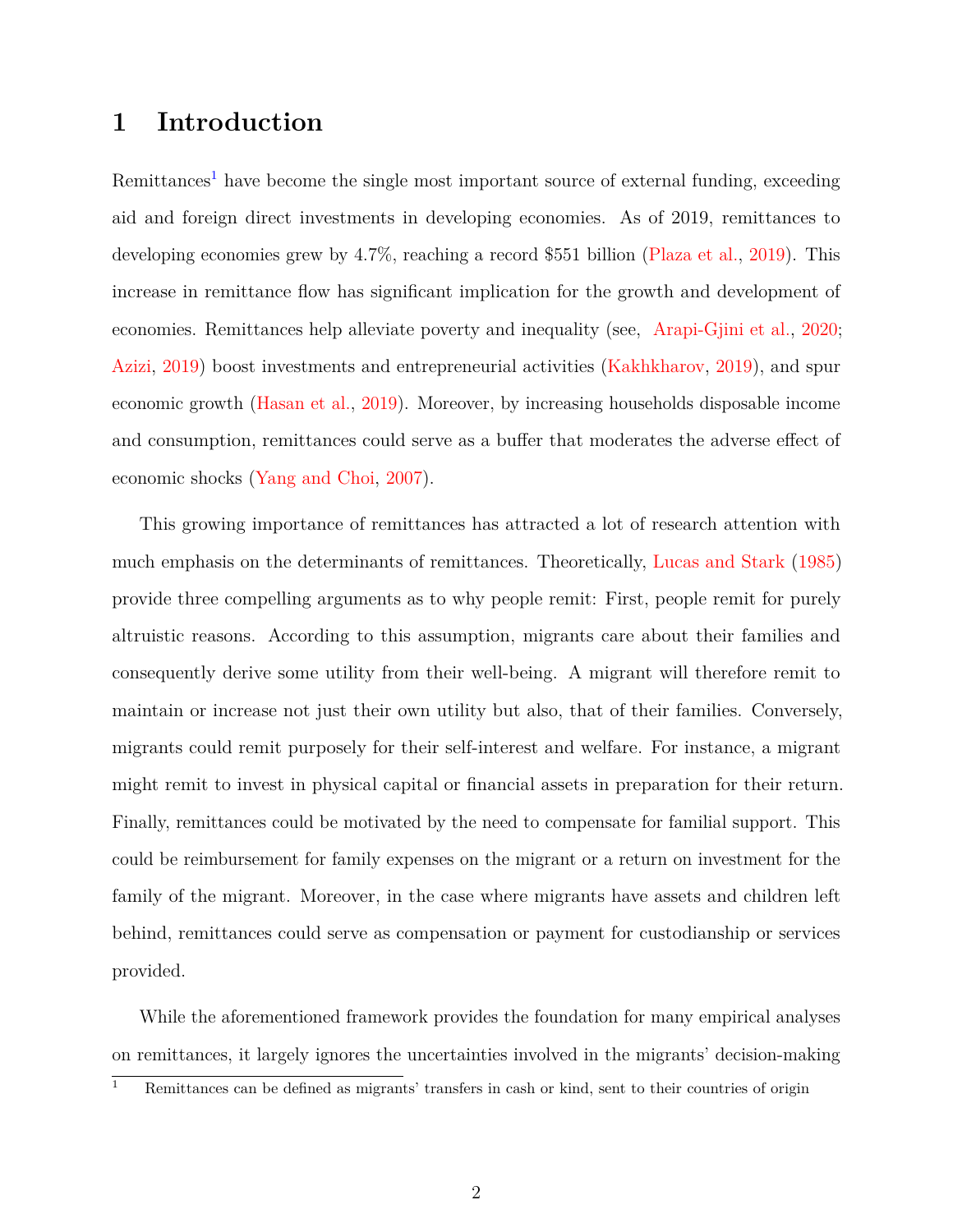process. Delpierre and Verheyden (2014) proposed an endogenous remittance model whereby they document that a migrant's propensity to remit depends to some extent on the level of uncertainties presented to them. We build on this framework to assess whether remittances are influenced by the economic uncertainty of the home country. Uncertainties in home countries can motivate remittances via several channels. Heightened economic uncertainty may signal high risk to migrants' investments and thus limit remittances. Conversely, uncertainties may present a precarious economic future for migrant families which in turn, may increase remittance in line with altruistic behavior. By extension, economic uncertainty has been found to increase unemployment(Caggiano et al., 2020), reduce credit growth (Hu and Gong, 2019), and dampen economic growth (Luk et al., 2020; Ren et al., 2020). This in turn has been documented to influence remittances. The consensus is that remittances increase with unemployment. The effect of economic growth on remittances is however mixed. Besides, increased economic uncertainty could push outward migration, increase migrant stock, and as a consequence increase remittance. Prolonged economic uncertainties in home countries can also stabilize migrant stocks as it discourages return migration.

Empirically, the extant literature on remittances has largely focused on the micro or macroeconomic determinants. Less emphasis has been given to economic uncertainty as a plausible determinant of remittance. So far, studies on economic uncertainty have widely focused on gauging its impact on unemployment (Caggiano et al., 2017), exchange rate volatility (Chen et al., 2020), domestic credit (Nguyen et al., 2020), economic activities (Junttila and Vataja, 2018), foreign direct investment (Canh et al., 2020), and financial stability (Phan et al., 2021). Despite the growing importance of remittance, and the increasing rate of uncertainty as documented by the recent financial crisis, the immigrant crisis in Europe and America, the recent Ebola outbreak, Brexit, the trade war between the U.S and China, and the ongoing Covid-19 pandemic, no empirical analysis exists on the effect of economic uncertainty on remittances.

This paper fills this research gap by analyzing the effect of economic uncertainty on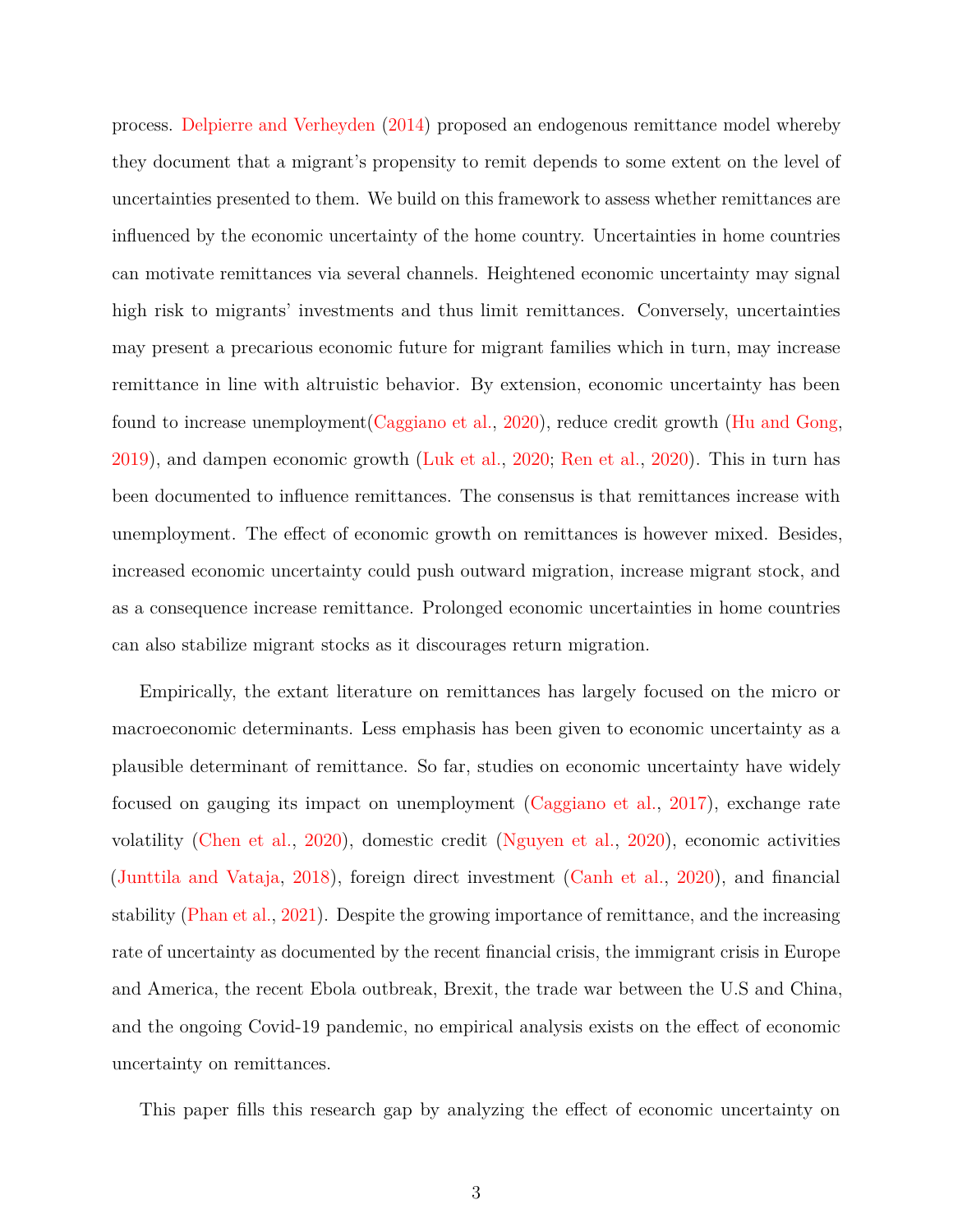remittances for 53 developing and least developed countries over the period 1996-2018 while accounting for factors such as per capita GDP growth, inflation, financial development, interest rate, investment, trade openness, and exchange rate. Our paper contributes to the empirical literature in several ways. First, this paper provides the first empirical analysis on the effect of economic uncertainty on remittances flow using a novel and more holistic measure of uncertainty. Second, we consider a relatively large and representative sample of developing countries as oppose to the standard 21 (mostly advanced) cross-country analysis prevailing in the economic uncertainty literature. This allows us to have a more accurate assessment of the effect of economic uncertainty on developing economies. Third, we control for potential endogeneity using a two-step system Generalized Method of Moment (GMM) approach. This approach has proven to provide robust estimates even in an unbalanced panel. Overall, this paper contributes to the greater understanding of the mechanism of remittances and the role of global uncertainties.

We find a positive and statistically significant relationship between economic uncertainty and remittance to developing countries. This result implicitly indicates the prevalence of altruistic motives among migrants from developing economies. The results are also consistent with previous studies that emphasize the counter cyclical nature of remittances in developing economies (see, De et al., 2019).

The rest of the paper is organized as follows: Section 2 explores the data and empirical methodology. Section 3 reports and analyses the results, and section 4 concludes.

## **2 Data and empirical methodology**

#### **2.1 Data and descriptive Statistics**

This study employs a panel data of 53 developing and least developed countries from 1996 to 2018 to examine the effect of EPU on remittances. The data on remittances as a dependent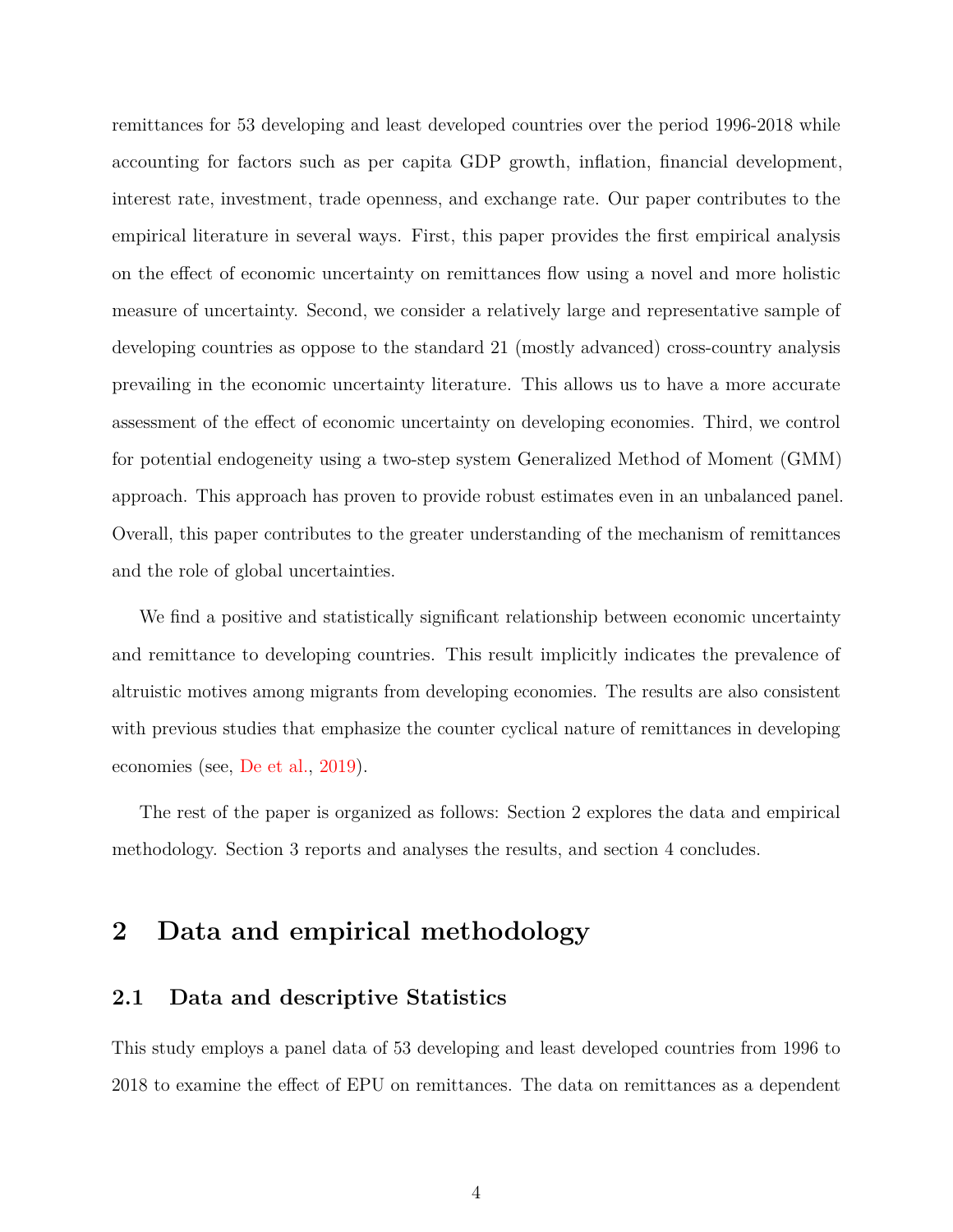variable is sourced from the World Development Indicators (WDI) database. The control variables including, the GDP per capita growth, investment, real interest rate, exchange rate, financial development, inflation, and trade openness are all obtained from the World Development Indicators (WDI) database.

Investment is proxied by the foreign direct investment as a percentage of GDP, while financial development is proxied by the domestic credit to the private sector as a percentage of GDP. Trade openness is computed as the sum of exports and imports of goods and services as percentage of GDP, and the exchange rate represents the value of domestic currency per United States dollar. Inflation capture the annual percentage change in consumer price index.

We use the world uncertainty index developed by Ahir et al. (2018) as a proxy for economic uncertainty. This data is obtained from the economic policy uncertainty website. For each country, the frequency count of the word "uncertainty" and its variants are computed from the Economist Intelligence Unit (EIU) report using text-mining technique. The EIU report provides an expert analysis of the economic and geopolitical conditions of each country with detail forecast of macro events. The raw counts of the word "uncertainty" as reported for each country are normalized according to the total words count in each report. Large values of the index denote higher levels of uncertainty and vice versa. Figure 1 shows the global progression of uncertainty since 1996. Overall, the index is associated with national and global events with major spikes experienced in the aftermath of the 9/11 terrorist attacks, the SARS outbreak, the Euro debt crisis, Brexit, and during the U.S 2016 election.

A detailed description of the variables, data sources, and summary statistics of the raw data used in this study are presented in Table 1 below. Figure 1 also depicts a scatter plot of average remittance and economic uncertainty (in natural logarithm) for the 53 developing countries from 1996 to 2018. The naïve correlation shows a weak positive relationship between remittance and economic uncertainty.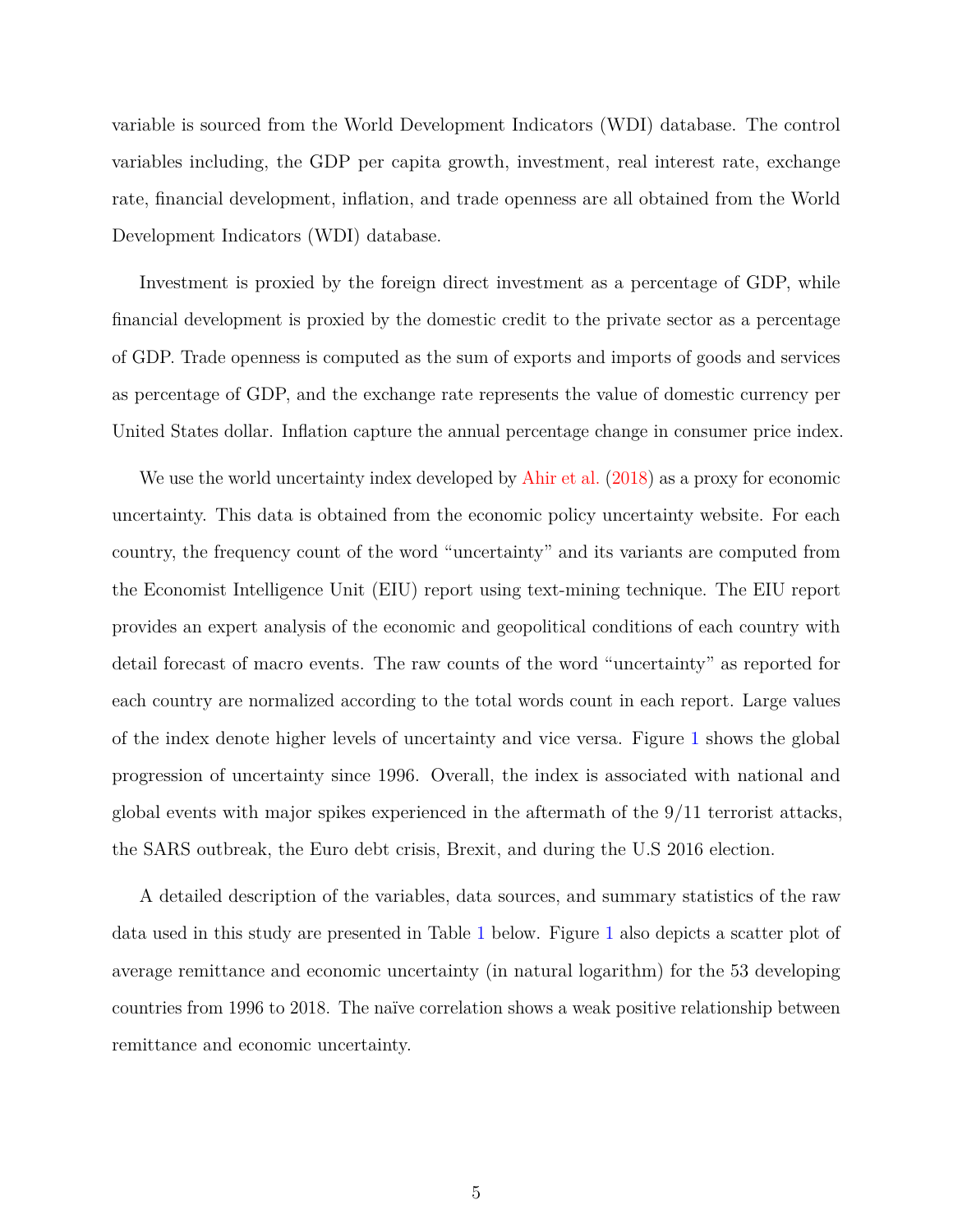

Figure 1: Global Uncertainty (source: Ahir et al. (2018))



Figure 2: Remittances and Uncertainty (panel average from 1996 to  $2018$ )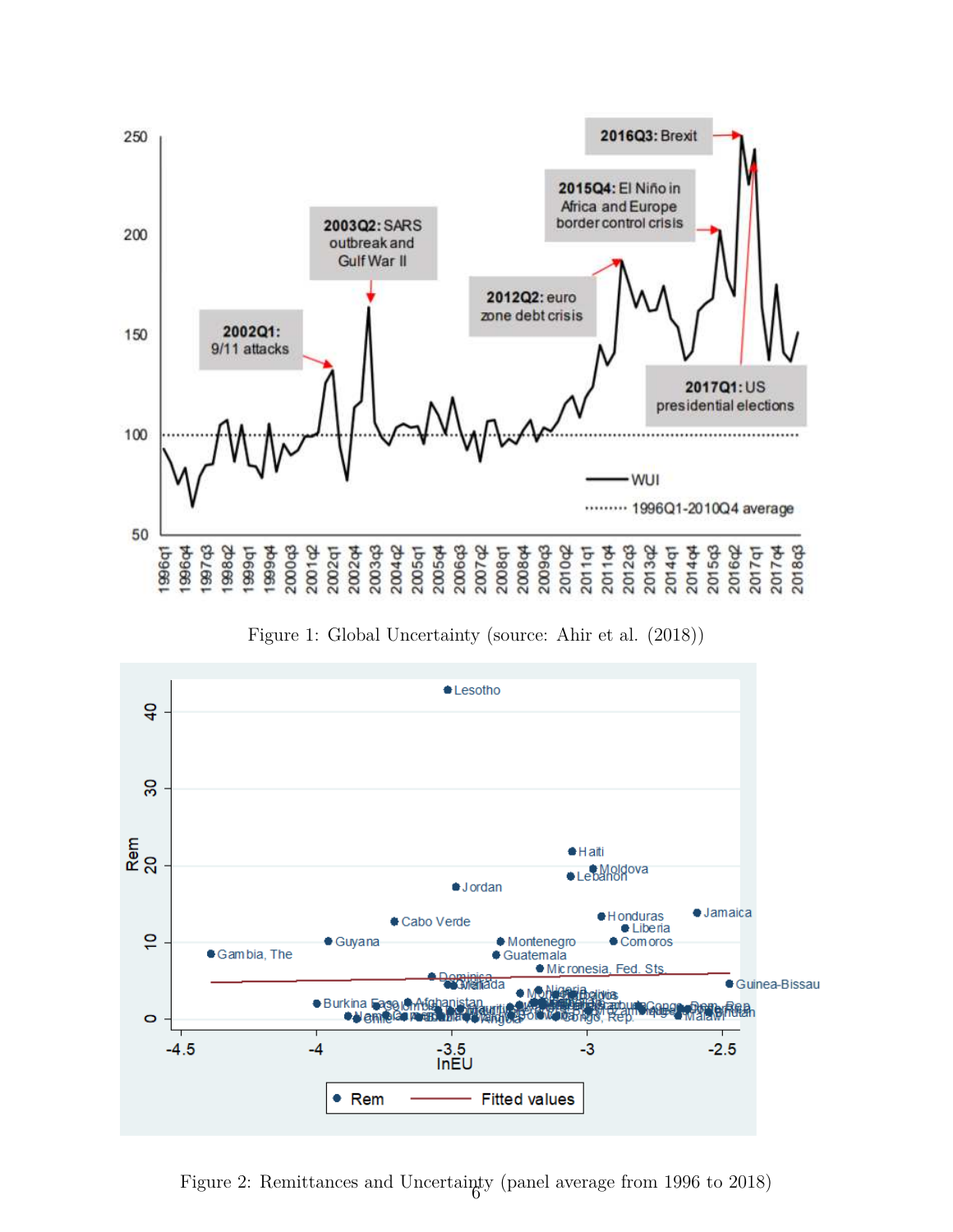| Variable                       | Description                                          | Source               | Obs. | Mean   | Std. Dev. |
|--------------------------------|------------------------------------------------------|----------------------|------|--------|-----------|
| Rem                            | Remittances (% GDP)                                  | WDI                  | 811  | 5.764  | 7.142     |
| <b>GDPPGRW</b>                 | GDP Per Capita Growth                                | WDI                  | 811  | 2.171  | 3.608     |
| Financial development (FINDEV) | Domestic credit to the private sector $\%$ of GDP    | WDI                  | 811  | 33.511 | 24.944    |
| Inflation                      | Annual percentage change in the consumer price index | WDI                  | 811  | 6.657  | 8.32      |
| Exchange rate                  | value of domestic currency per U.S dollar            | WDI                  | 811  | 475.29 | 1.241     |
| Real interest rate             | Real Interest Rate $(\%)$                            | WDI                  | 811  | 9.35   | 10.652    |
| Trade openness                 | Share of trade (% of GDP)                            | WDI                  | 811  | 80.062 | 38.471    |
| Investment                     | Foreign direct investment $(\%$ GDP)                 | <b>WDI</b>           | 811  | 22.753 | 7.454     |
| Economic uncertainty (EU)      | Economic Uncertainty                                 | Ahir et al. $(2018)$ | 811  | 0.06   | 0.05      |
|                                |                                                      |                      |      |        |           |

WDI represents the Word Development Indicator Database. This paper used the most updated data from this database. The summary statistics reported here are only limited to the sample used in the final regression.

Table 1: Data sources and summary statistics

### **2.2 Model specification and empirical strategy**

This study builds on the model developed by Delpierre and Verheyden (2014), where remittances are expressed as a function of uncertainty, a vector of explanatory variables, and an idiosyncratic error term as shown in equation (1) below:

$$
Rem_{i,t} = \alpha_0 + \alpha_1 Rem_{i,t-1} + \alpha_2 lnEU_{i,t-1} + \alpha_3 \gamma'_{i,t} + \delta_i + \lambda_t + \epsilon_{i,t}
$$
\n<sup>(1)</sup>

$$
i=1,2,\ldots,\ldots,N;
$$
  $t=1,2,3,\ldots,\ldots,T,$  and  $|\alpha_1| < 1$ 

Where *Remi,t* denotes remittances flow. We lag the remittances variable by one year to avoid reverse causality as suggested by Escrib`a-Folch et al. (2015). *lnEUi,t*−<sup>1</sup> is the natural logarithm of economic uncertainty, our variable of interest. The variable is lagged by one year to mitigate the problems of endogeneity. Our measure of economic uncertainty is derived from the novel country-specific uncertainty index developed by Ahir et al. (2018). Compared to other indicators, this index covers a large panel of  $143$  developed and developing countries<sup>2</sup> from 1996-2018. Moreover, the index encompasses a wide range of political and economic developments<sup>3</sup>, collected from the respective country's economic intelligence report. A higher index denotes high levels of uncertainty and vice versa.

 $γ'$ <sub>*i,t*</sub> denotes a vector of control variables,  $δ$ <sub>*i*</sub> denotes the unobserved country-specific

 $\overline{a}$  The economic uncertainty index covers 37 countries in Africa, 22 in Asia and the Pacific, 35 in Europe, 27 in Middle East and Central Asia, and 22 in Western Hemisphere. These countries represent 99% of the Worlds GDP

<sup>3</sup> Issues covered includes, but are not limited to the 9/11 attack, SARS outbreak, Gulf War II, Euro debt crisis, El Ni˜no, European border crisis, UK Brexit vote, and the 2016 U.S election.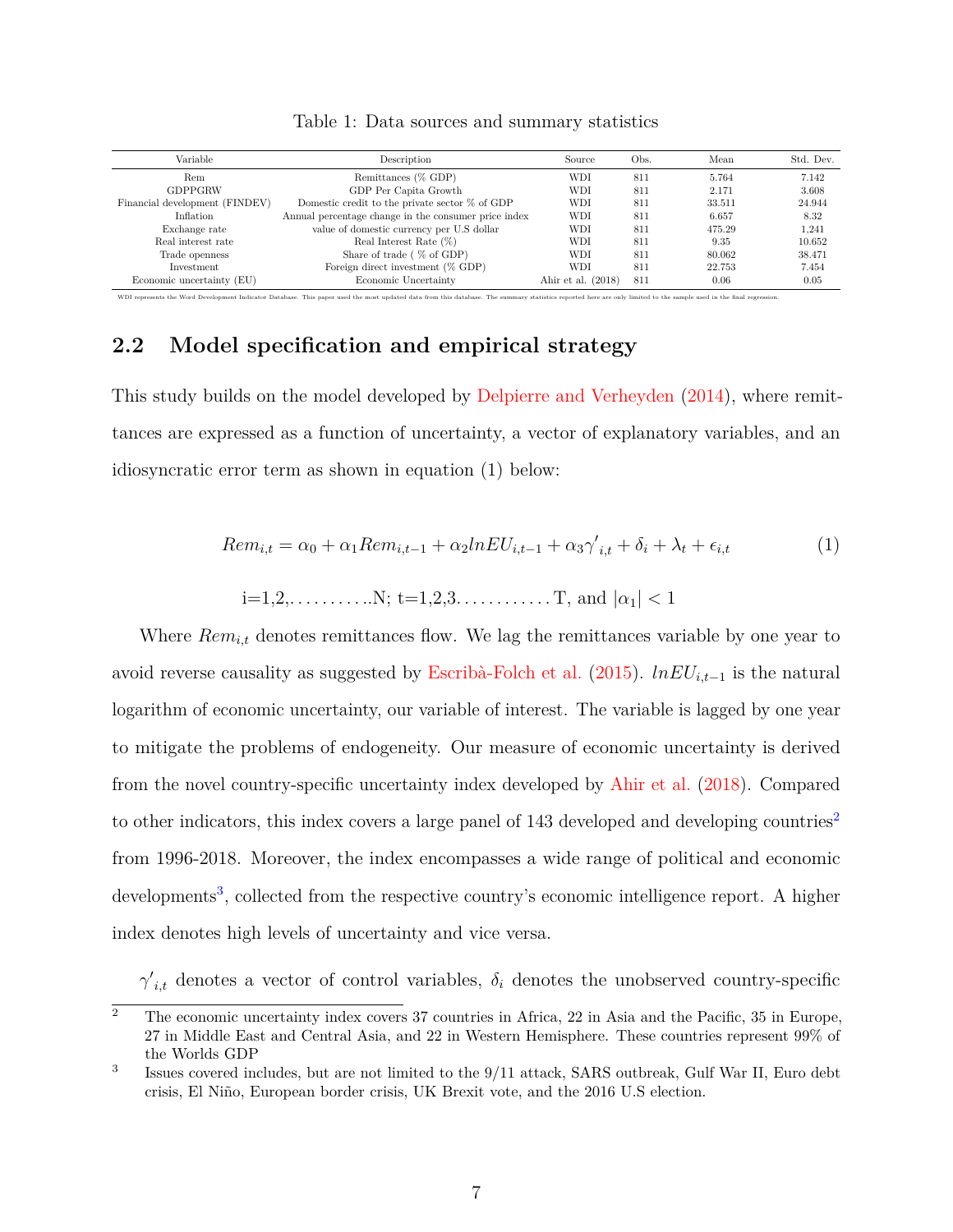fixed effect, while  $\lambda_t$  represents the time-specific effects. The subscripts '*i*' and '*t*' denote country and time respectively. The selection of control variables is based on suggestions from prior empirical studies on the macroeconomic determinants of remittance. These variables include GDP per capita growth (GDPPGRW), investment (foreign direct investment as % GDP), inflation (annual percentage change in consumer price index), financial development (FINDEV) (domestic credit to the private sector as a % of GDP), exchange rate (value of domestic currency per US dollar), real interest rate, and trade openness (sum of exports and imports of goods and services as % GDP).

Equation (1) can be estimated using conventional panel data estimators such as the Ordinary Least Square (OLS), Random effects (RE), and Fixed effect (FE). However, this could lead to bias and inconsistent results (see, Nickell, 1981; Anderson and Hsiao, 1982). Indeed, several econometric problems arises when estimating a dynamic model using standard panel estimators. First, the independent variable such as the GDP per capita growth (GDPP-GRW) can be considered endogenous due to its plausible bidirectional causal relationship with remittances. Secondly, the unobserved time-invariant country characteristics such as geography may be correlated with the independent variables. Finally, the presence of the lagged dependent variable (*Remi,t*−1) leads to autocorrelation. To solve this problem, Arellano and Bond (1991) proposed the linear Generalized Method of Moments (GMM) which require, first differencing of variables to eliminate the fixed effects while introducing optimal lags of the dependent and independent variables as instruments. This estimator however perform poorly (i.e poor precision and finite sample bias) when the time series observations are small and the autoregressive parameter  $(\alpha_1)$  approaches a random walk (Alonso-Borrego and Arellano, 1999; Ahn and Schmidt, 1995; Blundell and Bond, 1998).

We address these prevailing econometric problems by estimating equation (1) using the system Generalized Method of Moments (sys-GMM) proposed by Arellano and Bover (1995) and Blundell and Bond (1998). The sys-GMM estimator corrects for endogeneity using internal instruments and avoids the Nickell (1981) bias associated with other panel estimators.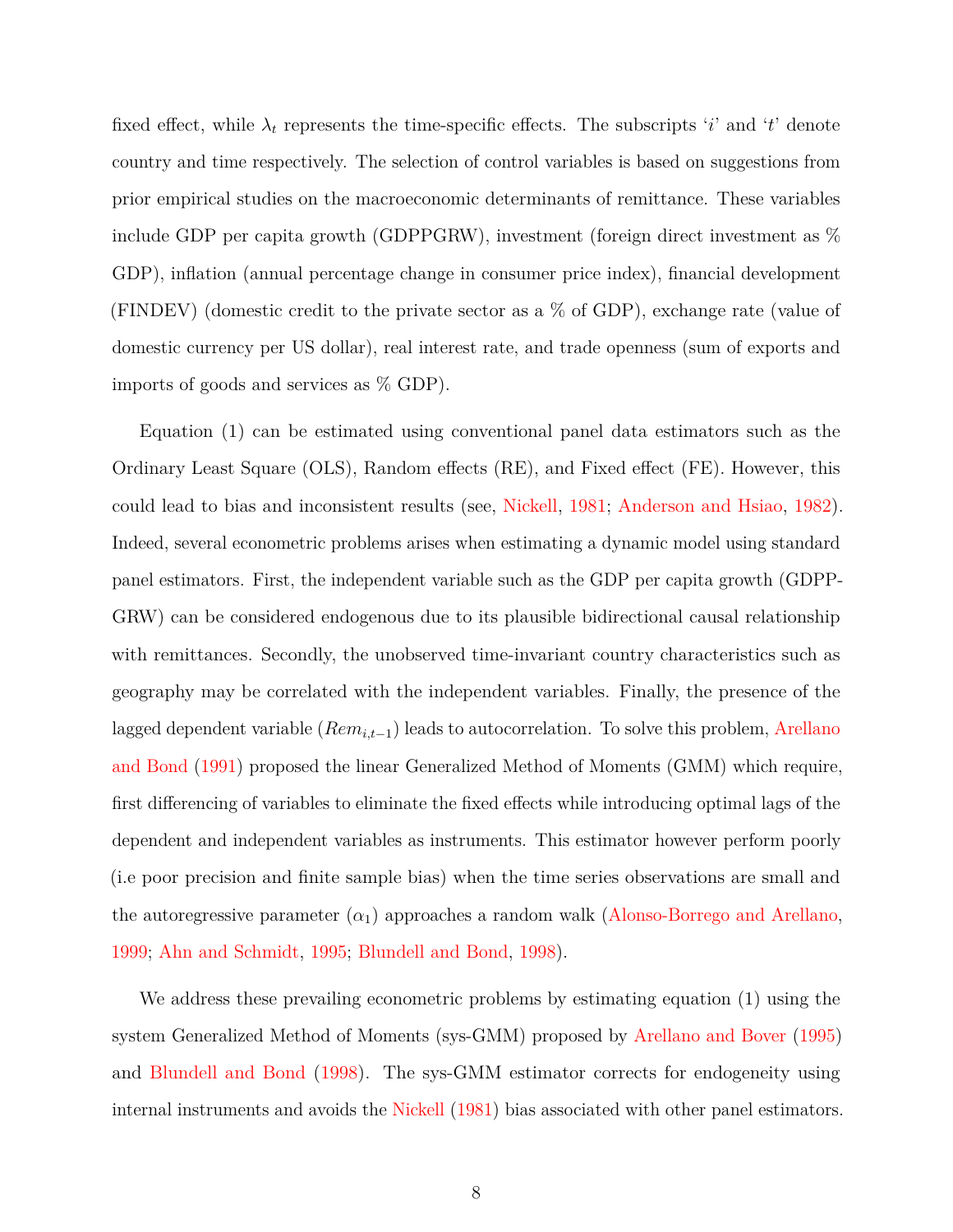Moreover, it uses orthogonal deviations which minimizes data loss, making it applicable even in an unbalanced panel. It also explores additional moment conditions that result in the reduction of finite sample bias (Blundell and Bond, 2000). This bias may however persist in samples with large periods since the number of instruments increases exponentially with time (see, Roodman, 2009a). To address this problem, we collapse the instrument matrix into smaller sets while restricting the lag on regressors to one or two (see, Roodman, 2009b).

Nonetheless, the reliability of the sys-GMM estimator depends on two main things: the assumption that instruments are valid and exogenous to the error term, and that there exists no serial correlation among error terms. We thus, test the joint validity of instruments using the Hansen (1982) test for over-identifying restrictions. Failure to reject the null hypothesis suggests that instruments are valid. We test the serial correlation of errors using AR (1) and AR (2) tests. We also employ the Windmeijer (2005) finite sample corrected standard errors. These results are presented in Table 3.

### **3 Data analysis**

#### **3.0.1 Main results**

Table 2 presents findings from the naive estimation of equation (1). Column (1) shows estimates from the ordinary least square (Pooled OLS) while columns (2) and (3) denotes the random and fixed effects estimates respectively. These estimates provide upper and lower bounds of the lagged dependent variable (see, Bond, 2002). The autoregressive coefficients  $(\alpha_1)$  are positive and statistically significant, with values ranging from 0.87 to 0.971 (columns) (3) and (2)). The strong positive effect of the lagged dependent variable signals the persistence and relative stability of remittances over time. These results are consistent with the theoretical assertion that migrants remit for altruistic purposes. And as a consequence, remittances are expected to persist so long as a good relationship between migrants and their family and friends at home exist.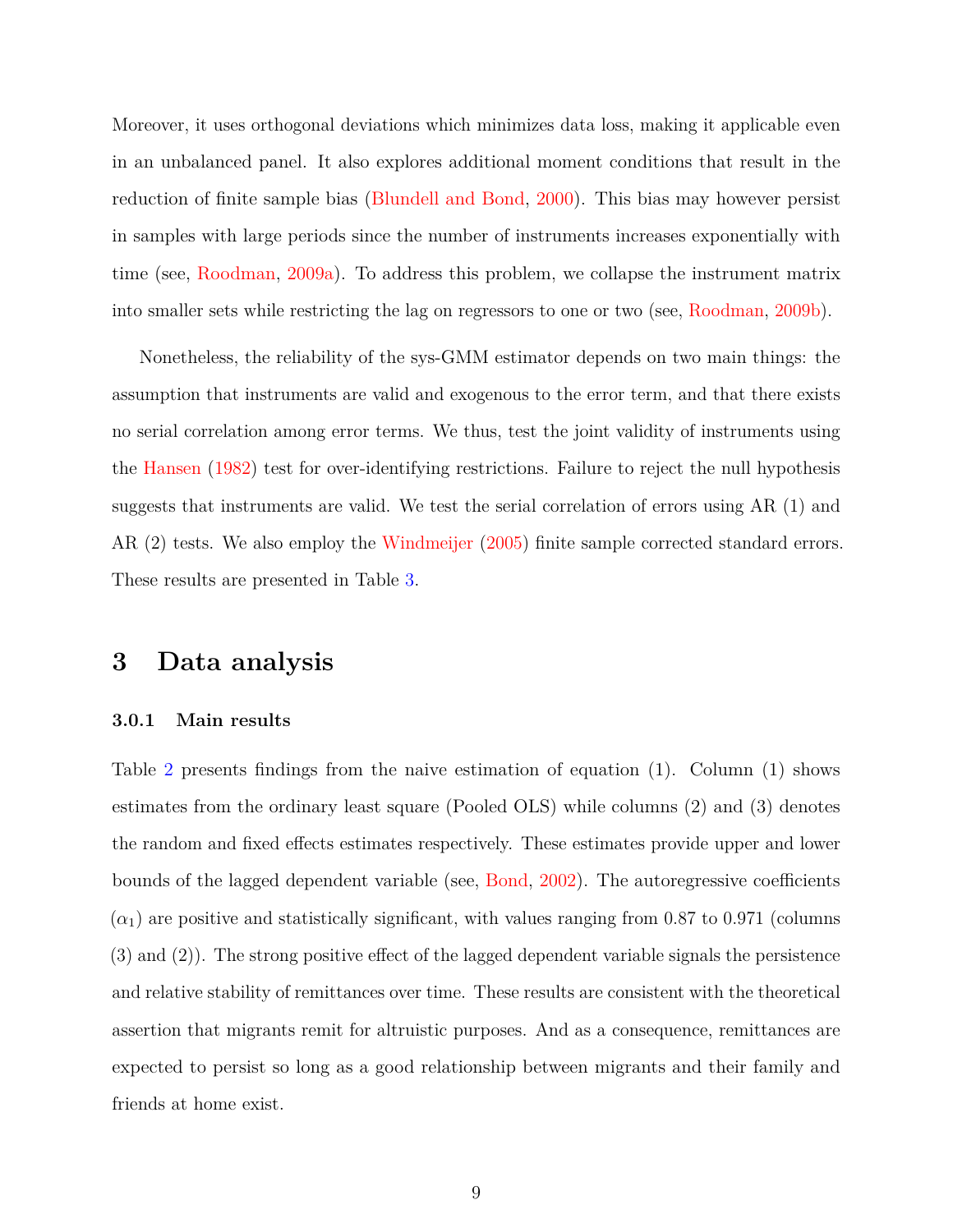Nonetheless, and as indicated earlier, remittances may depend on other factors including the economic environment of the home country. According to the baseline results (Table 1) the lagged log of economic uncertainty has a significantly positive impact on remittances in all specifications but much stronger in the fixed effect. This positive relationship holds steady even after controlling for factors such as economic growth, inflation, real interest rate, financial development, trade openness, investment, and exchange rate. While informative, estimating a dynamic panel with OLS or fixed effect estimator as aforementioned may lead to biased and inconsistent results (Baltagi, 2008). This is because the endogenous variable is likely to be correlated with the error term. We thus employ the Arellano and Bover (1995) and Blundell and Bond (1998) GMM approach to address this problem.

Table 3 reports the GMM estimates. For the difference GMM (column (1)), the estimated coefficient of the lagged log of economic uncertainty is positive and statistically significant with a point estimate value of 0.313. These estimates as noted by Roodman (2009a) may be biased considering that the difference GMM does not take into account the high degree of persistence of our endogenous variable (see, Table 2). These biases could be dramatically reduced in the system GMM (Blundell and Bond, 2000). We, therefore, employ the system GMM as the most preferred estimator for this study.

Columns (2) of Table 3 presents the results for the system GMM. The results for the autoregressive coefficient are both positive and statistically significant and lies within the lower and upper bounds given in columns (3) and (2) of Table 2. Specifically, 89% of the variations in remittances in the current year are explained by remittances from the previous year. The point estimate of the lagged log of economic uncertainty as shown in column (4) is 0.65, indicating that a 1% increase in economic uncertainty increases the steady-state value of remittances by 0.65 percentage points in the short run and 5.91 percentage points in the long run.<sup>4</sup> The positive effect of economic uncertainty on remittances is consistent with prior empirical literature which suggests the counter-cyclical nature of remittances.

<sup>&</sup>lt;sup>4</sup> This long run affect is calculated using the formula  $\alpha_2/(1-\alpha_1)$ .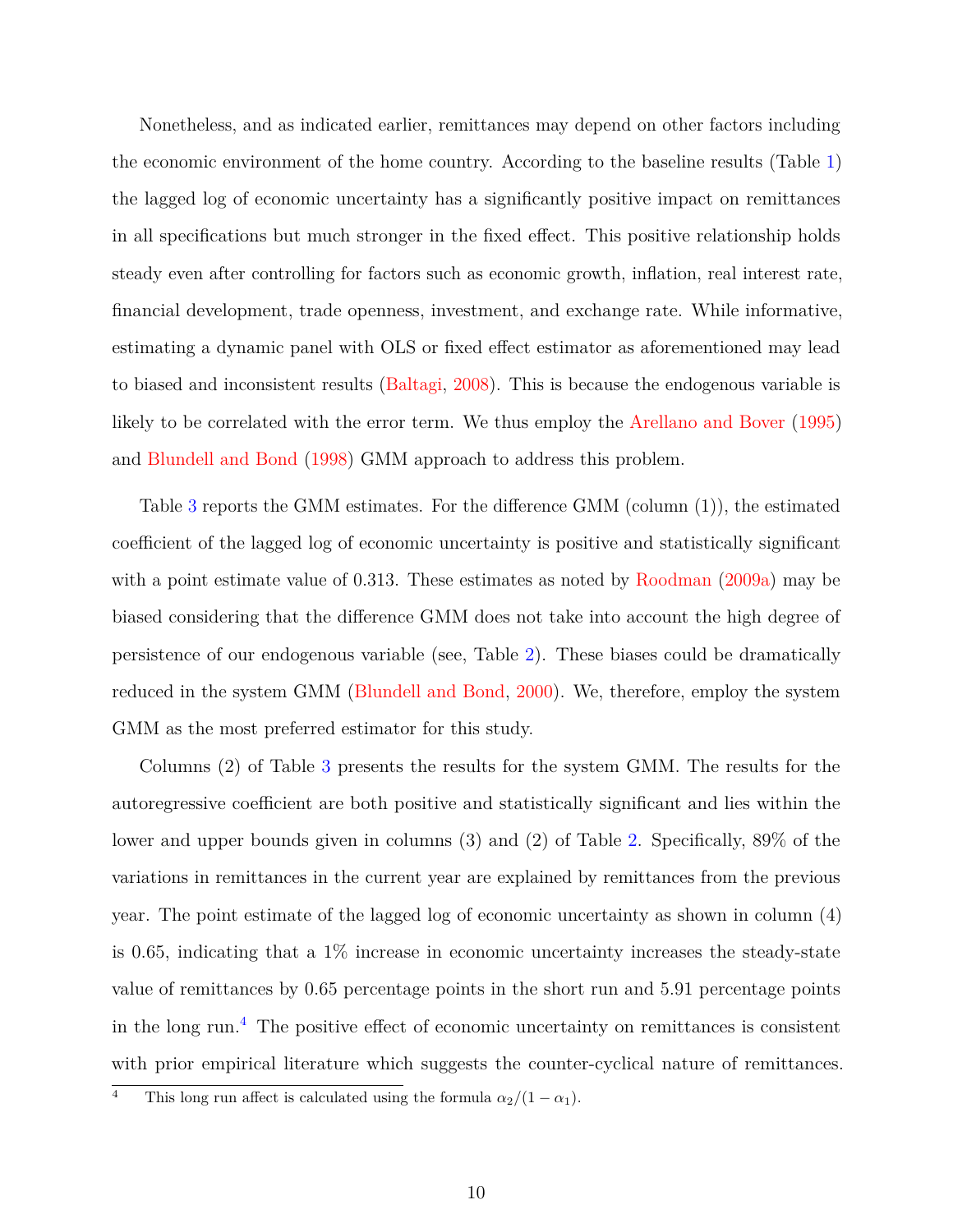| Variables      | (1)         | $\left( 2\right)$ | (3)         |
|----------------|-------------|-------------------|-------------|
| Rem            | <b>OLS</b>  | RE                | FE          |
| L.Rem          | $0.975***$  | $0.971***$        | $0.87***$   |
|                | $(-0.008)$  | $(-0.008)$        | $(-0.016)$  |
| L.lnEU         | $0.099*$    | $0.103*$          | $0.136**$   |
|                | $(-0.055)$  | $(-0.055)$        | $(-0.061)$  |
| <b>GDPPGRW</b> | $-0.047***$ | $-0.049***$       | $-0.055***$ |
|                | $(-0.015)$  | $(-0.015)$        | $(-0.017)$  |
| Inflation      | 0.001       | 0.001             | $-0.004$    |
|                | $(-0.007)$  | $(-0.007)$        | $(-0.008)$  |
| Interest rate  | $0.012**$   | $0.012**$         | 0.008       |
|                | $(-0.005)$  | $(-0.005)$        | $(-0.007)$  |
| Trade Openness | $0.003*$    | $0.003*$          | $0.008***$  |
|                | $(-0.002)$  | $(-0.002)$        | $(-0.003)$  |
| <b>FINDEV</b>  | $-0.007***$ | $-0.007***$       | 0.001       |
|                | $(-0.002)$  | $(-0.002)$        | $(-0.006)$  |
| Investment     | $0.024***$  | $0.025***$        | $0.043***$  |
|                | $(-0.007)$  | $(-0.007)$        | $(-0.008)$  |
| Constant       | $0.463**$   | $0.478**$         | 0.503       |
|                | $(-0.227)$  | $(-0.232)$        | $(-0.429)$  |
| Observations   | 811         | 811               | 811         |
| R-squared      | 0.958       | 0.817             | 0.82        |

Table 2: Economic Uncertainty and Remittances: Baseline Model

Note: \*\*\*, \*\*, \*, denotes the statistical significance at the 1%, 5%, and 10% levels, respectively. L. represents the first lag, and robust standard<br>errors are reported in parenthesis Exchange rate values are excluded from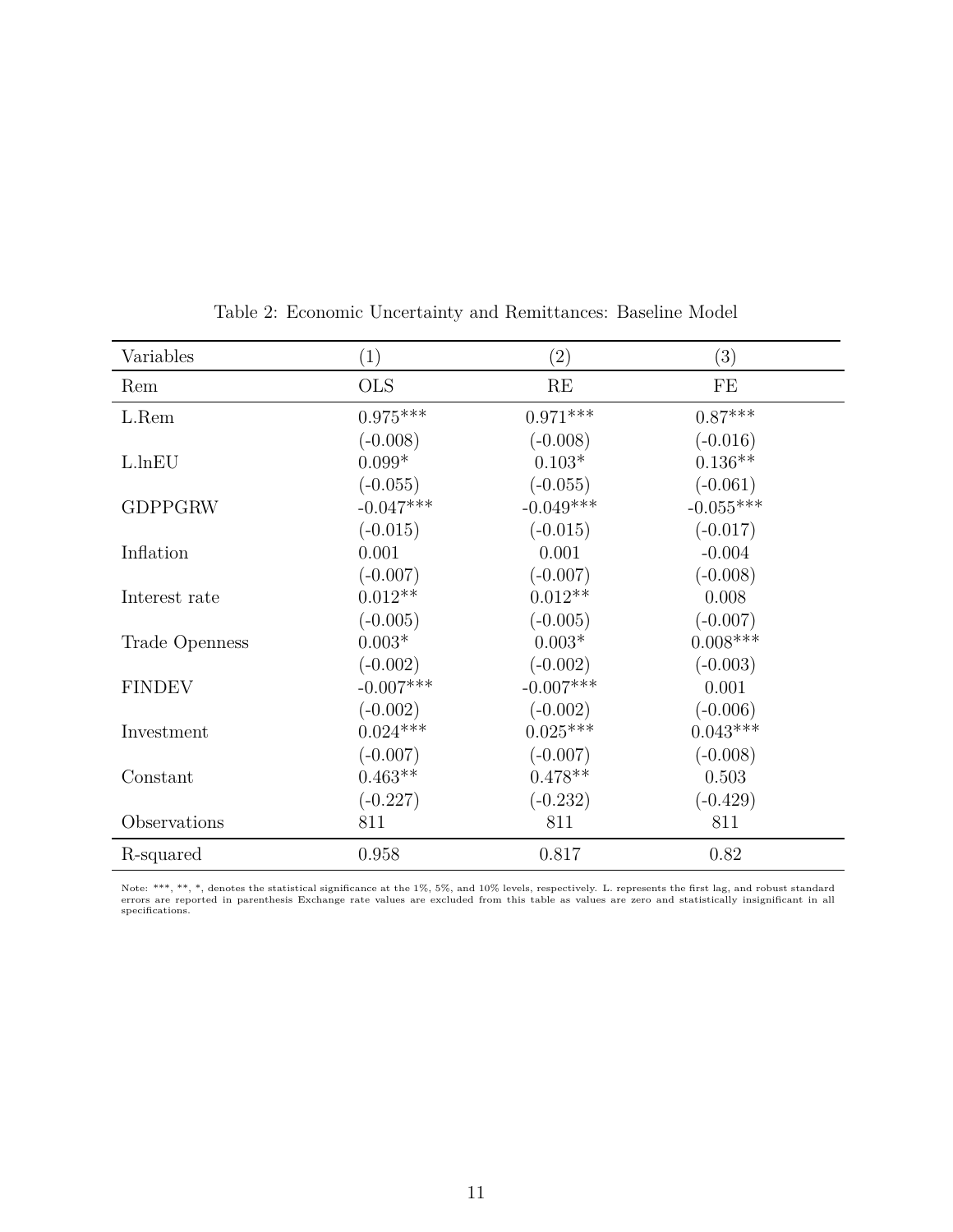Accordingly, remittances increase during periods of natural disasters and economic downtowns (De et al., 2019). Besides, economic uncertainty has been found to have a detrimental effect on consumption and unemployment, which in turn affects remittances (see, Balta et al., 2013). By extension, our results imply that prolonged economic uncertainty may be inducing remittances in line with altruistic behavior. Our results also highlight the general economic condition, financial development, and foreign direct investment as important determinants of migrants remittances to developing economies.

The results for the diagnostic test indicates a well-specified model across all specifications. In all instances, the Hansen test for over-identifying restrictions fails to reject the null hypothesis that instruments used are valid. The test for serial correlation also shows a statistically significant first-order autocorrelation and the absence of a significant secondorder autocorrelation of disturbances. Our results are also devoid of instrument proliferation.<sup>5</sup>

## **4 Conclusion**

This paper employs a dynamic panel model that controls for endogeneity to investigate the effect of economic uncertainty on remittances. Economic theory suggests that economic uncertainty could either stimulate or discourage remittances in line with altruistic and selfinterest motives respectively. This theoretical assertion has not been exploited empirical until now due to the lack of credible and consistent data on economic uncertainty.

Using a novel data comprising 53 developing countries over the period 1996-2018, and a system GMM approach, we find that economic uncertainty has a positive and significant longrun effect on remittance. A 1% increase in economic uncertainty increases the steady-state value of remittances by 0.65percentage points in the short run and 5.91 percentage points in the long run. These results remain relatively unchanged qualitatively in the pooled OLS,

<sup>&</sup>lt;sup>5</sup> As indicated by (Roodman, 2009a) having too many instruments can bias the Hansen test for overidentifying restrictions. Following the rule of thumb, we limit the number of instruments below the number of countries in all our specifications.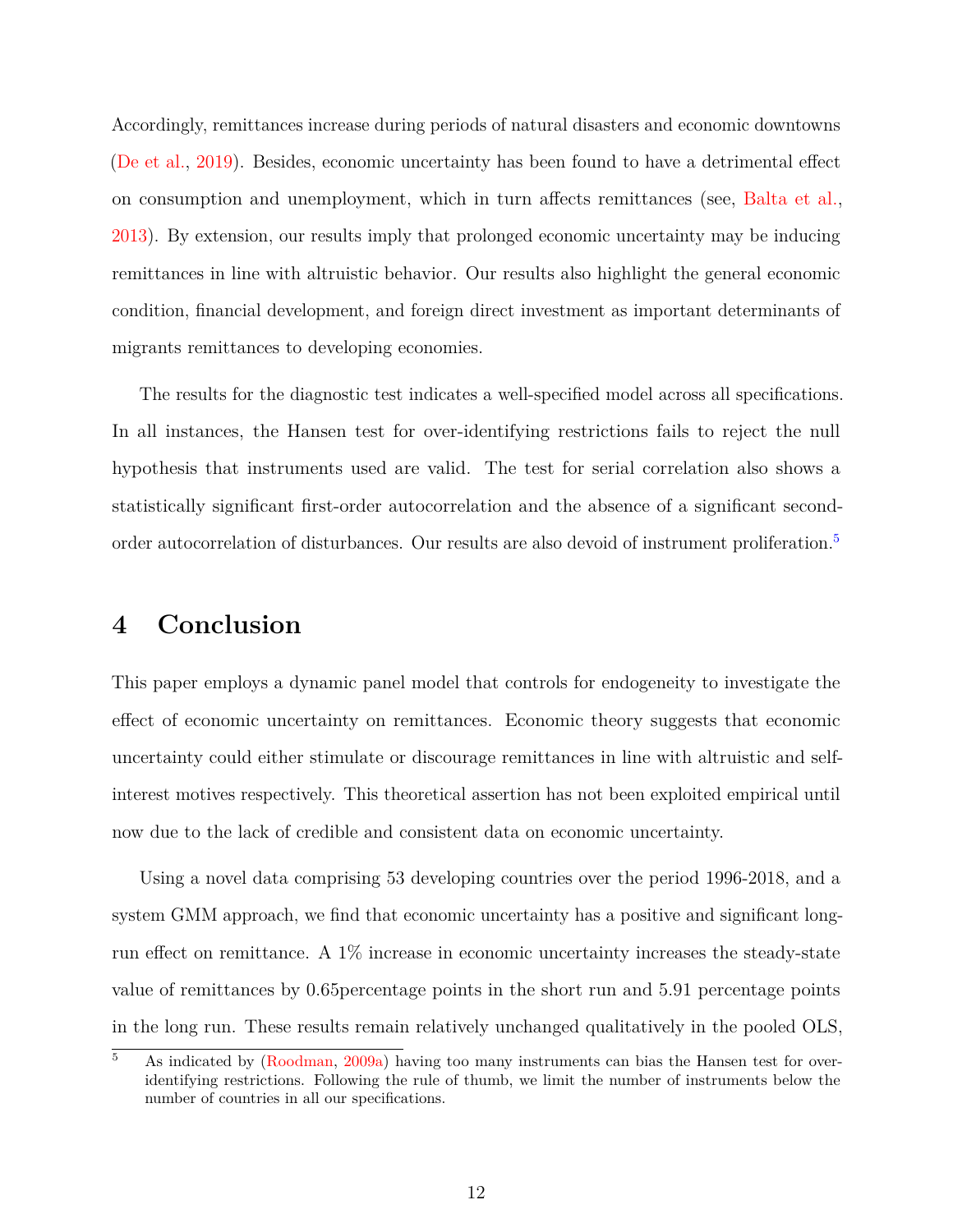| Variables          | (1)        | (2)        |
|--------------------|------------|------------|
| Rem                | Diff-2-GMM | Sys-2-GMM  |
| L.Rem              | $0.83***$  | $0.89***$  |
|                    | $(-0.111)$ | $(-0.076)$ |
| L.lnEU             | $0.313*$   | $0.65***$  |
|                    | $(-0.184)$ | $(-0.221)$ |
| <b>GDPPGRW</b>     | $-0.015$   | $-0.26**$  |
|                    | $(-0.041)$ | $(-0.112)$ |
| Inflation          | 0.005      | $-0.067$   |
|                    | $(-0.011)$ | $(-0.061)$ |
| Interest rate      | $-0.011$   | $-0.018$   |
|                    | $(-0.017)$ | $(-0.023)$ |
| Exchange Rate      | $0.002*$   | 0.000      |
|                    | $(-0.001)$ | $(-0.001)$ |
| <b>FINDEV</b>      | $-0.051**$ | $-0.096**$ |
|                    | $(-0.022)$ | $(-0.046)$ |
| Trade Openness     | $-0.01$    | 0.005      |
|                    | $(-0.012)$ | $(-0.019)$ |
| Investment         | $0.035***$ | $0.037***$ |
|                    | $(-0.01)$  | $(-0.136)$ |
| Constant           |            | $6.013***$ |
|                    |            | $(-1.972)$ |
| $AR(1)$ (p-value)  | 0.005      | 0.005      |
| $AR(2)$ (p-value)  | 0.496      | 0.42       |
| Sargan (p-value)   | 0.003      | 0.000      |
| Hansen (p-value)   | 0.865      | 0.267      |
| No. of Countries   | 53         | 53         |
| No. of Instruments | 47         | 50         |
| Observations       | 755        | 808        |

Table 3: Economic Uncertainty and Remittances: GMM Estimates

Note: \*\*\*, \*\*, \*, denotes the statistical significance at the 1%, 5%, and 10% levels, respectively. L.<br>represents the first lag, and robust standard errors are reported in parenthesis. The dependent variable<br>in columns (1 respectively.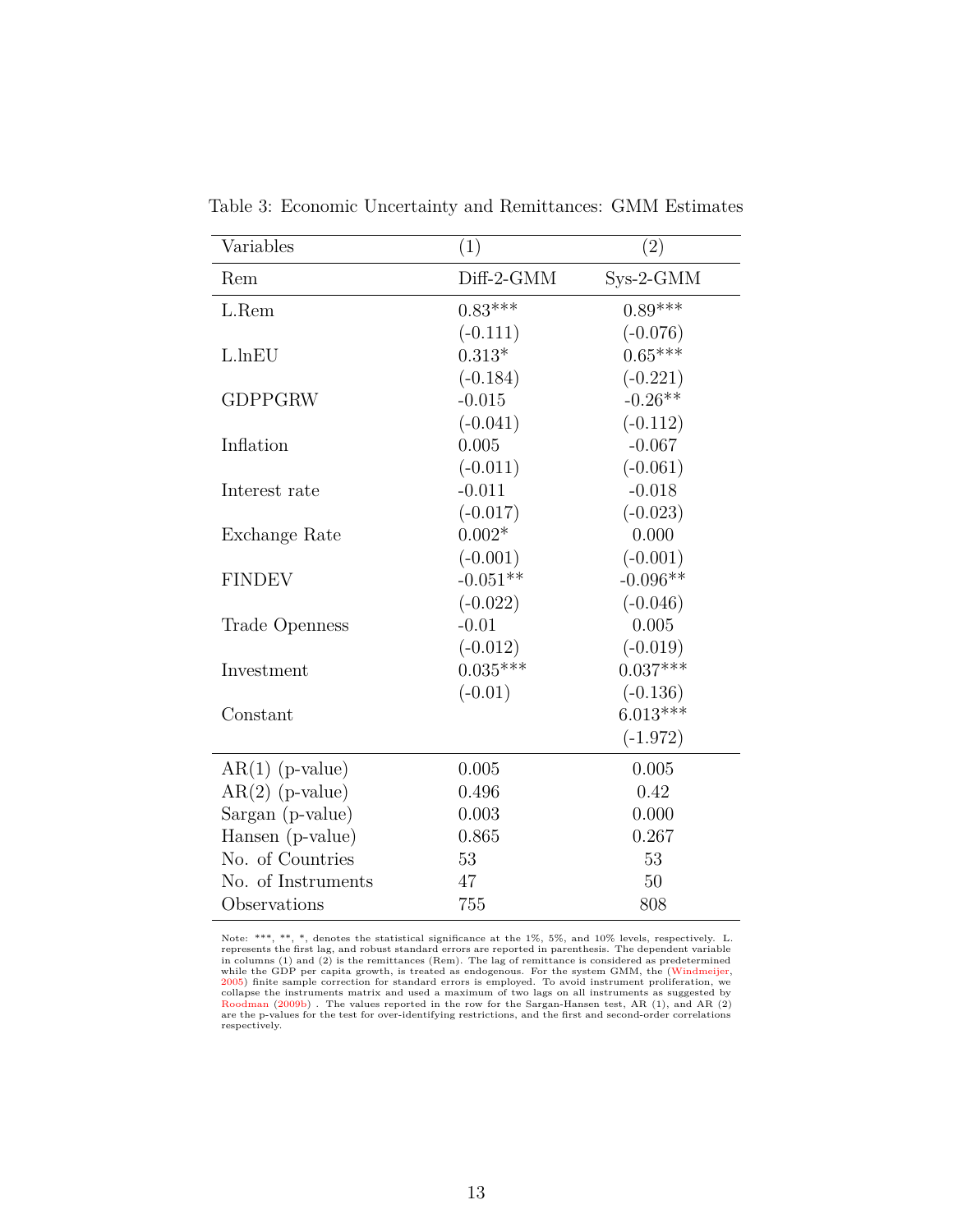fixed effect, and the difference GMM. The result is consistent with the smoothing hypothesis which suggests the counter-cyclical nature of remittances in recipient (home) countries.

The results also highlight the importance of migrant remittances in moderating the potential adverse effect of economic policies. An in-depth understanding of how migrants respond to economic uncertainty shocks at the national level is thus recommended. Clarity and openness in domestic policymaking especially during periods of global shocks could enhance migrants' understanding of home country policies, and lead to a more stable remittance flow in developing countries.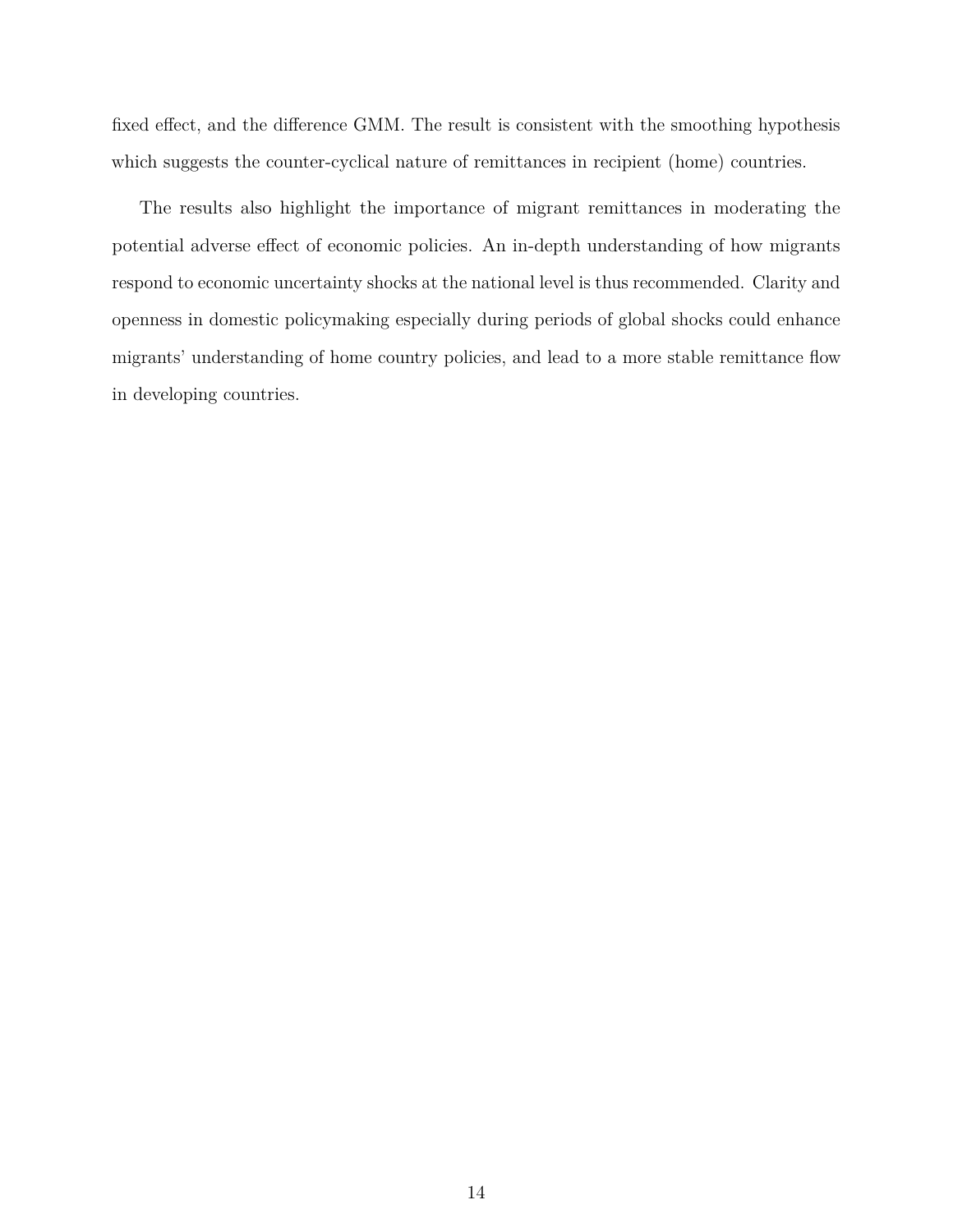## **References**

- Ahir, H., Bloom, N., and Furceri, D. (2018). The world uncertainty index. *Available at SSRN 3275033*.
- Ahn, S. C. and Schmidt, P. (1995). Efficient estimation of models for dynamic panel data. *Journal of econometrics*, 68(1):5–27.
- Alonso-Borrego, C. and Arellano, M. (1999). Symmetrically normalized instrumental-variable estimation using panel data. *Journal of Business & Economic Statistics*, 17(1):36–49.
- Anderson, T. W. and Hsiao, C. (1982). Formulation and estimation of dynamic models using panel data. *Journal of econometrics*, 18(1):47–82.
- Arapi-Gjini, A., Möllers, J., and Herzfeld, T. (2020). Measuring dynamic effects of remittances on poverty and inequality with evidence from kosovo. *Eastern European Economics*, 58(4):283–308.
- Arellano, M. and Bond, S. (1991). Some tests of specification for panel data: Monte carlo evidence and an application to employment equations. *The review of economic studies*, 58(2):277–297.
- Arellano, M. and Bover, O. (1995). Another look at the instrumental variable estimation of error-components models. *Journal of econometrics*, 68(1):29–51.
- Azizi, S. (2019). The impacts of workers' remittances on poverty and inequality in developing countries. *Empirical Economics*, pages 1–23.
- Balta, N., Fernandez, I. V., Ruscher, E., et al. (2013). Assessing the impact of uncertainty on consumption and investment. *Quarterly Report on the Euro Area (QREA)*, 12(2):7–16.
- Baltagi, B. H. (2008). Forecasting with panel data. *Journal of forecasting*, 27(2):153–173.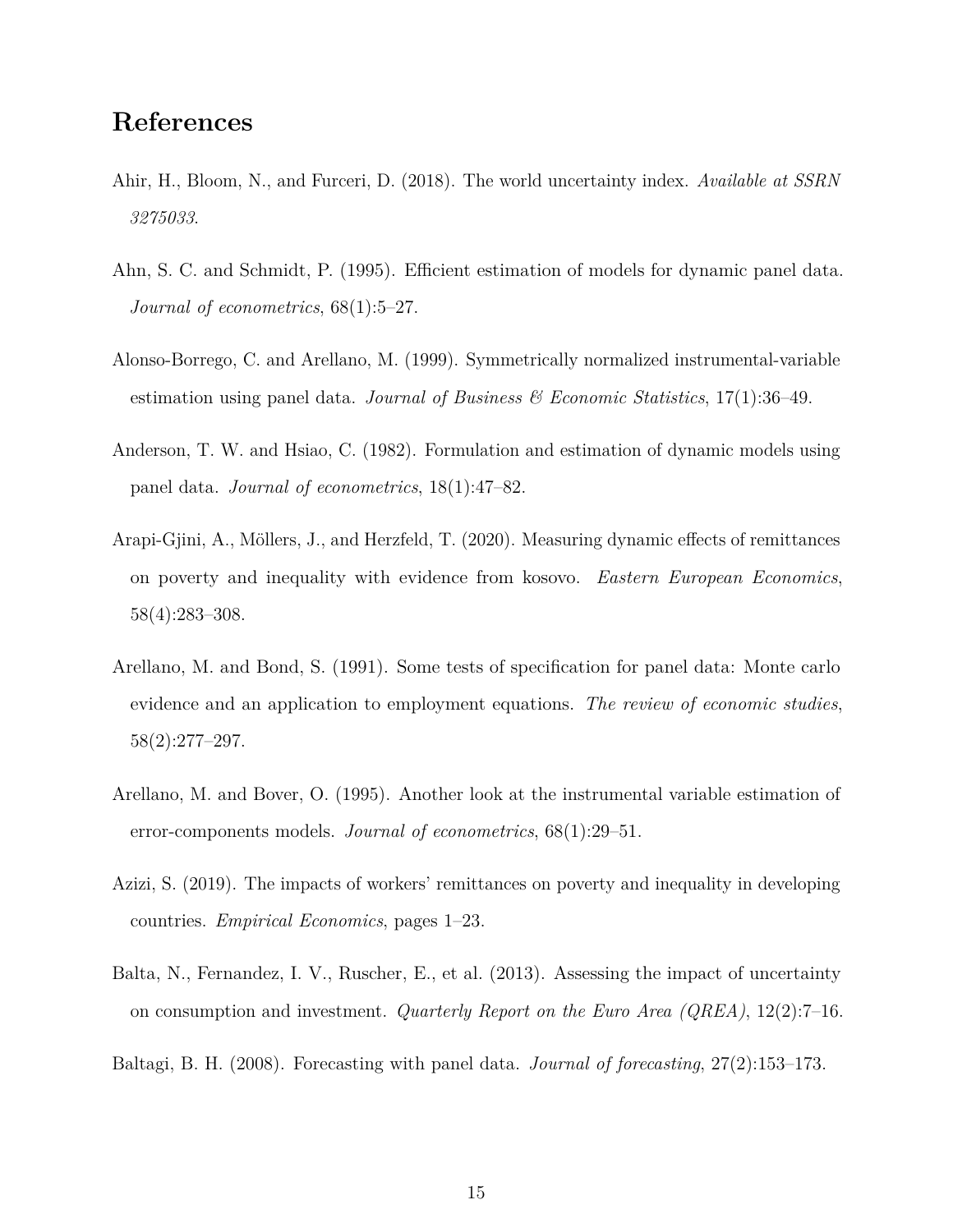- Blundell, R. and Bond, S. (1998). Initial conditions and moment restrictions in dynamic panel data models. *Journal of econometrics*, 87(1):115–143.
- Blundell, R. and Bond, S. (2000). Gmm estimation with persistent panel data: an application to production functions. *Econometric reviews*, 19(3):321–340.
- Bond, S. R. (2002). Dynamic panel data models: a guide to micro data methods and practice. *Portuguese economic journal*, 1(2):141–162.
- Caggiano, G., Castelnuovo, E., and Figueres, J. M. (2017). Economic policy uncertainty and unemployment in the united states: A nonlinear approach. *Economics Letters*, 151:31–34.
- Caggiano, G., Castelnuovo, E., and Figueres, J. M. (2020). Economic policy uncertainty spillovers in booms and busts. *Oxford Bulletin of Economics and Statistics*, 82(1):125–155.
- Canh, N. P., Binh, N. T., Thanh, S. D., and Schinckus, C. (2020). Determinants of foreign direct investment inflows: The role of economic policy uncertainty. *International Economics*, 161:159–172.
- Chen, L., Du, Z., and Hu, Z. (2020). Impact of economic policy uncertainty on exchange rate volatility of china. *Finance Research Letters*, 32:101266.
- De, S., Islamaj, E., Kose, M. A., and Reza Yousefi, S. (2019). Remittances over the business cycle: Theory and evidence. *Economic Notes: Review of Banking, Finance and Monetary Economics*, 48(3):e12143.
- Delpierre, M. and Verheyden, B. (2014). Remittances, savings and return migration under uncertainty. *IZA Journal of Migration*, 3(1):1–43.
- Escribà-Folch, A., Meseguer, C., and Wright, J. (2015). Remittances and democratization. *International Studies Quarterly*, 59(3):571–586.
- Hansen, L. P. (1982). Large sample properties of generalized method of moments estimators. *Econometrica: Journal of the Econometric Society*, pages 1029–1054.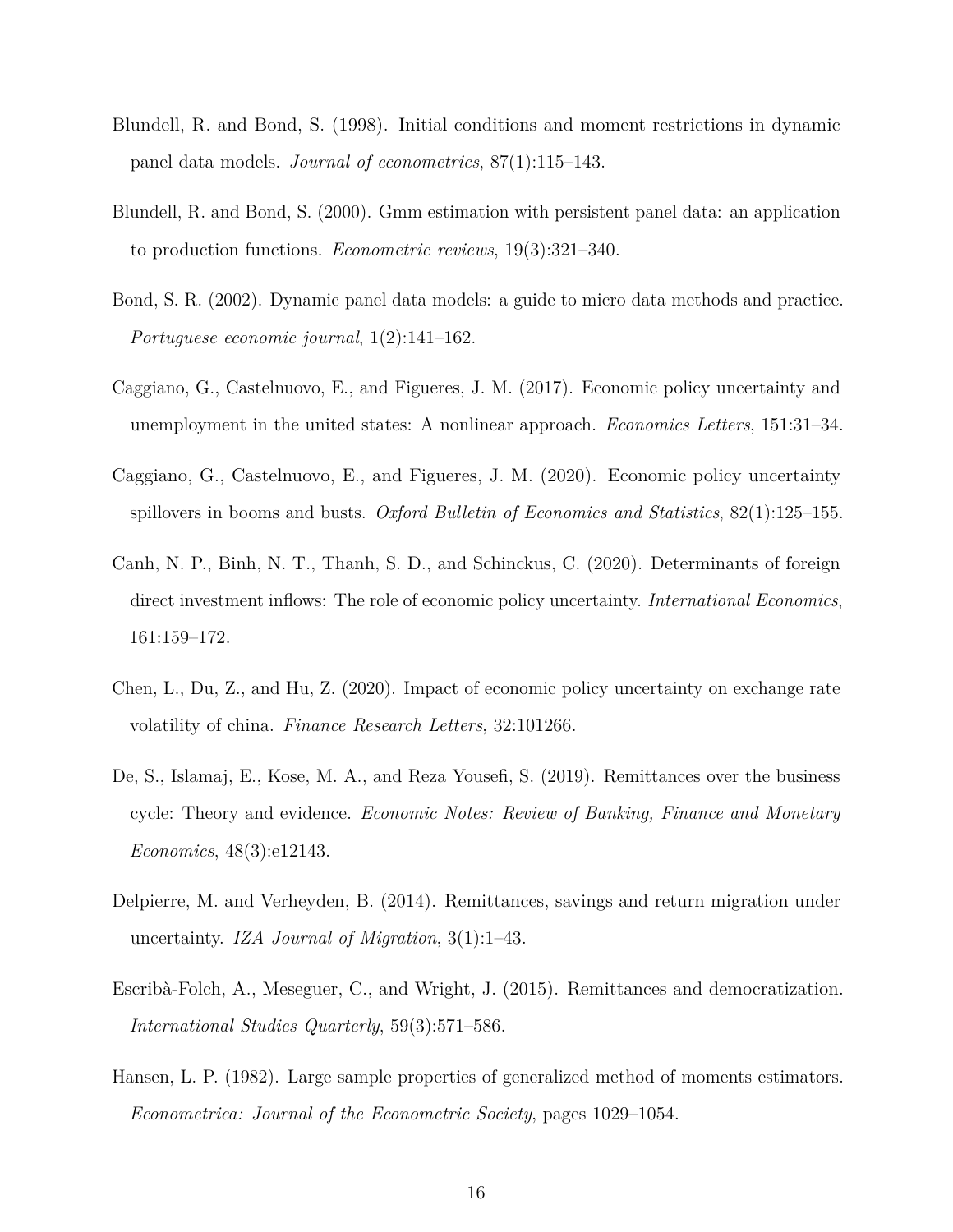- Hasan, S. B., Akhter, R., Saha, S., et al. (2019). Impact of remittance on economic growth in bangladesh. *American Journal of Trade and Policy*, 6(1):41–48.
- Hu, S. and Gong, D. (2019). Economic policy uncertainty, prudential regulation and bank lending. *Finance Research Letters*, 29:373–378.
- Junttila, J. and Vataja, J. (2018). Economic policy uncertainty effects for forecasting future real economic activity. *Economic Systems*, 42(4):569–583.
- Kakhkharov, J. (2019). Migrant remittances as a source of financing for entrepreneurship. *International Migration*, 57(5):37–55.
- Lucas, R. E. and Stark, O. (1985). Motivations to remit: Evidence from botswana. *Journal of political Economy*, 93(5):901–918.
- Luk, P., Cheng, M., Ng, P., and Wong, K. (2020). Economic policy uncertainty spillovers in small open economies: The case of hong kong. *Pacific Economic Review*, 25(1):21–46.
- Nguyen, C. P., Le, T.-H., and Su, T. D. (2020). Economic policy uncertainty and credit growth: Evidence from a global sample. *Research in International Business and Finance*, 51:101118.
- Nickell, S. (1981). Biases in dynamic models with fixed effects. *Econometrica: Journal of the econometric society*, pages 1417–1426.
- Phan, D. H. B., Iyke, B. N., Sharma, S. S., and Affandi, Y. (2021). Economic policy uncertainty and financial stability–is there a relation? *Economic Modelling*, 94:1018–1029.
- Plaza, S., Ratha, D., De, S., Kim, E., Seshan, G., and Yameogo, N. (2019). Migration and remittances: Recent developments and outlook. *Migration and Development Brief*, 31.
- Ren, Y., Guo, Q., Zhu, H., and Ying, W. (2020). The effects of economic policy uncertainty on china's economy: evidence from time-varying parameter favar. *Applied Economics*, 52(29):3167–3185.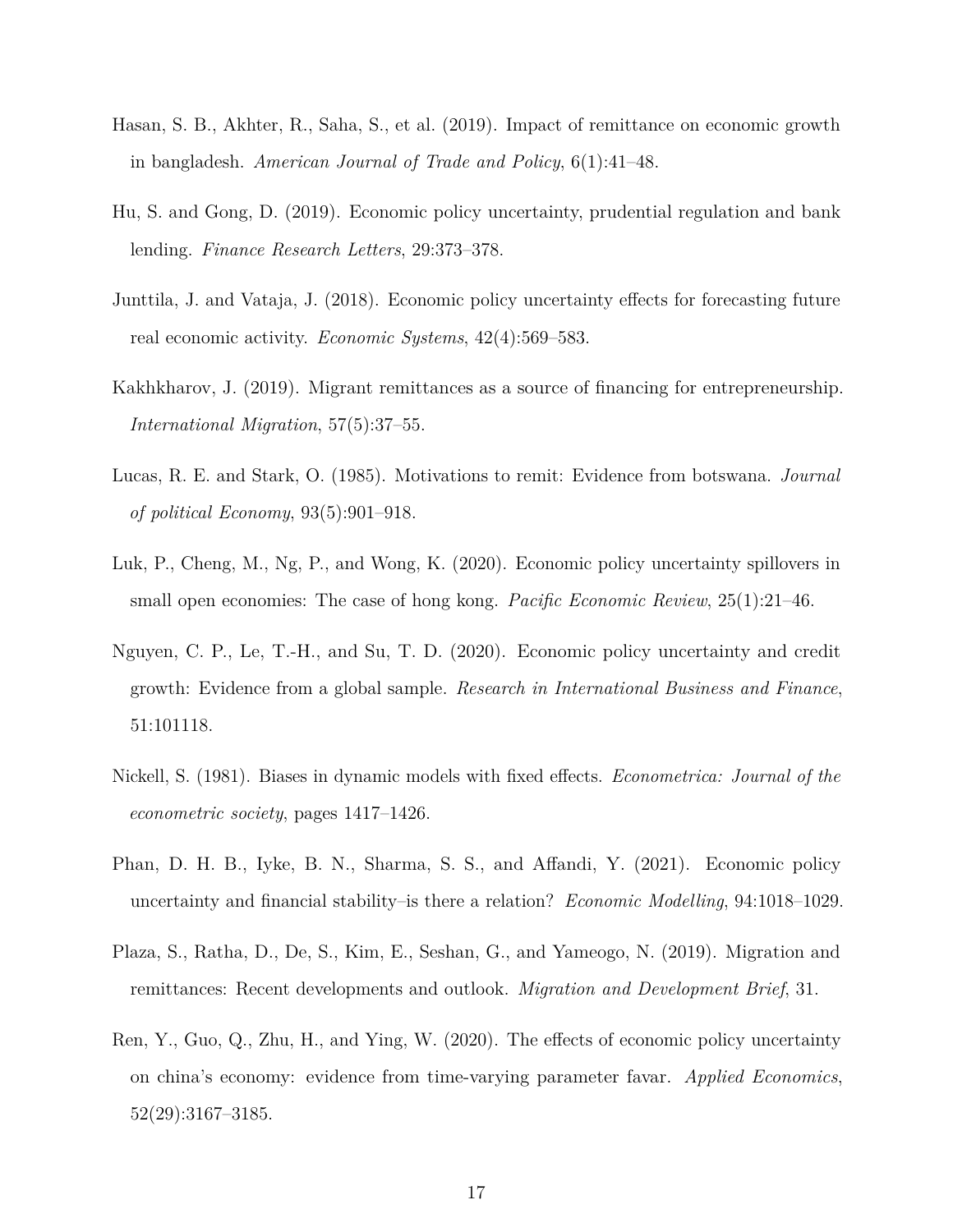- Roodman, D. (2009a). How to do xtabond2: An introduction to difference and system gmm in stata. *The stata journal*, 9(1):86–136.
- Roodman, D. (2009b). A note on the theme of too many instruments. *Oxford Bulletin of Economics and statistics*, 71(1):135–158.
- Windmeijer, F. (2005). A finite sample correction for the variance of linear efficient two-step gmm estimators. *Journal of econometrics*, 126(1):25–51.
- Yang, D. and Choi, H. (2007). Are remittances insurance? evidence from rainfall shocks in the philippines. *The World Bank Economic Review*, 21(2):219–248.